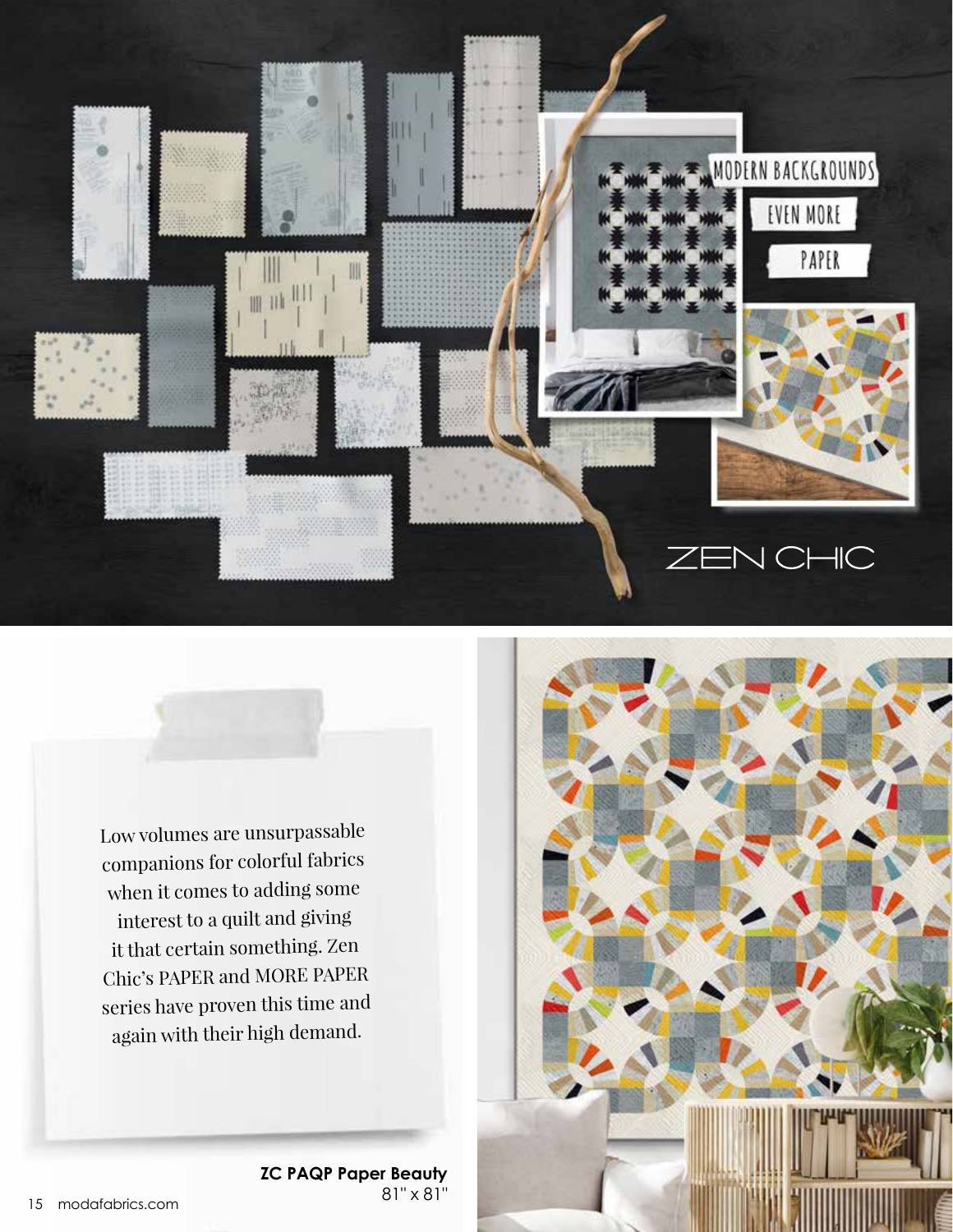## **SEPTEMBER DELIVERY**



EVEN MORE PAPER continues this success story: With modern and airy textures on white, eggshell, linen, light gray, and steel, we have a myriad of new basics that should not be missing in any stash of a quilter. Have EVEN MORE FUN!

Some patterns include Spotted basics.

**ZC ENQP Enfold** 81" x 81" F8 Friendly **ZC BHQP Bauhaus** 81" x 81"







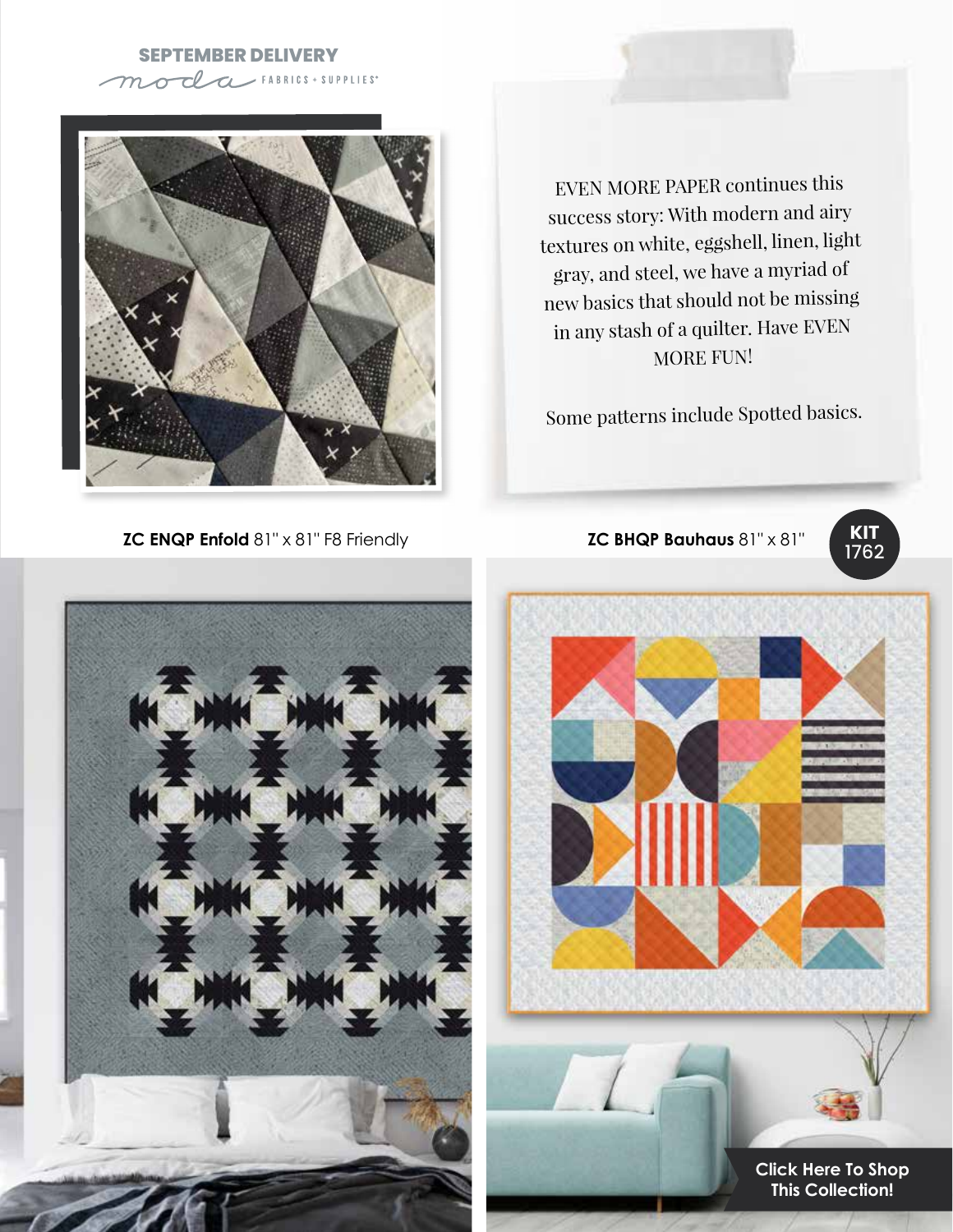## MODERN BACKGROUNDS EVEN MORE PAPER ZENCHIC



**PORCELAIN 9900 182**

**PORCELAIN**<br>9900 182

> **ZEN GRAY 9900 185**

ZEN GRATES